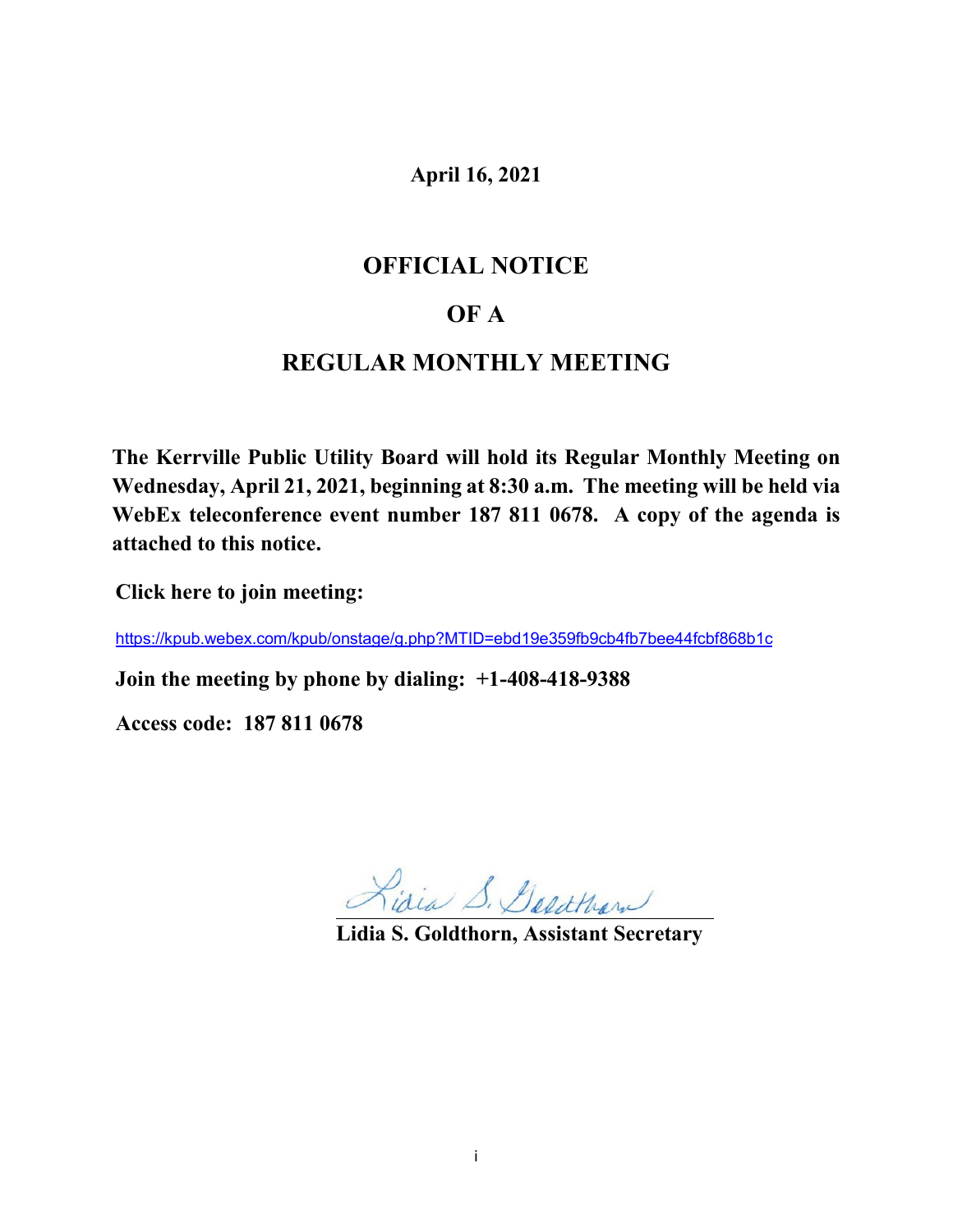# **AGENDA KERRVILLE PUBLIC UTILITY BOARD REGULAR MONTHLY MEETING WEDNESDAY MARCH 17, 2021, 8:30 A.M. WEBEX EVENT NUMBER 187 811 0678**

<https://kpub.webex.com/kpub/onstage/g.php?MTID=ebd19e359fb9cb4fb7bee44fcbf868b1c>

Join the meeting by phone by dialing: +1-408-418-9388 Access code: 187 811 0678

#### **KPUB MEETING PROCEDURES DURING DISASTER PERIOD**

COVID-19 (Coronavirus) provides a unique concern in that gathering members of the public and KPUB staff within a physical setting constitutes a public health risk. The Texas Open Meetings Act (Ch. 552, Tx. Gov't Code) does not contemplate an instance where a governing body meeting might be completely virtual to avoid further spread of COVID-19. However, on March 16, 2020, the Texas Governor suspended certain requirements of the Open Meetings Act to permit open meetings to occur in a fully virtual setting (e.g., telephonic or videoconference meeting).

Due to Covid concerns and in an effort to avoid and mitigate health risks and limit occupancy levels in the KPUB Board Room, KPUB will convene the April 21, 2021 meeting in a virtual forum and attendance will be limited to only those persons essential to holding the meeting. No member of the public will be admitted into the KPUB Board Room during this time.

Based upon the above stated concerns and actions from the federal, state, and local governments:

- 1. Please be patient as KPUB implements the process and technology involved;
- 2. Understand that the process may change moving forward. If it does, KPUB will post such changes to its website and on the agendas; and
- 3. Should you wish to participate in a meeting, the earlier the better. For example, you may wish to email KPUB Staff prior to the meeting. Should you wish to address the Board, the earlier that you can call and line-up to speak the better.

Here then is the process that KPUB will use for its meeting:

**1.** KPUB Board meetings are recorded and future recordings will be posted on KPUB's website. **2.** Any person who wishes to address the KPUB Board must join the meeting online or call in to the meeting by telephone between 8:00 a.m. and 8:15 a.m. A speaker must provide his/her first and last name, an address, and identify the item to address. Anyone calling after 8:15 a.m. will not be registered to speak. After registering, the speaker must remain on hold and the call will be muted until the appropriate time. The speaker will be able to hear the meeting. At some point, the speaker will be prompted to enter the discussion by stating his or her full name and address. The speaker may then speak to the Board for up to four minutes. Should the speaker get disconnected, it is the speaker's responsibility to call back. **3.** A person may also submit a written comment on an agenda item, which comments will be read into the meeting record. Comments must include a name, address, and a reference to the relevant item. Comments that do not include such information will not be read and KPUB must receive all comments by 8:15 a.m.

a. Comments may be dropped off at the KPUB Utility Payments Drive Thru Drop-Box; or

b. Comments may be emailed to  $lgoldthorn@kpub.com$ .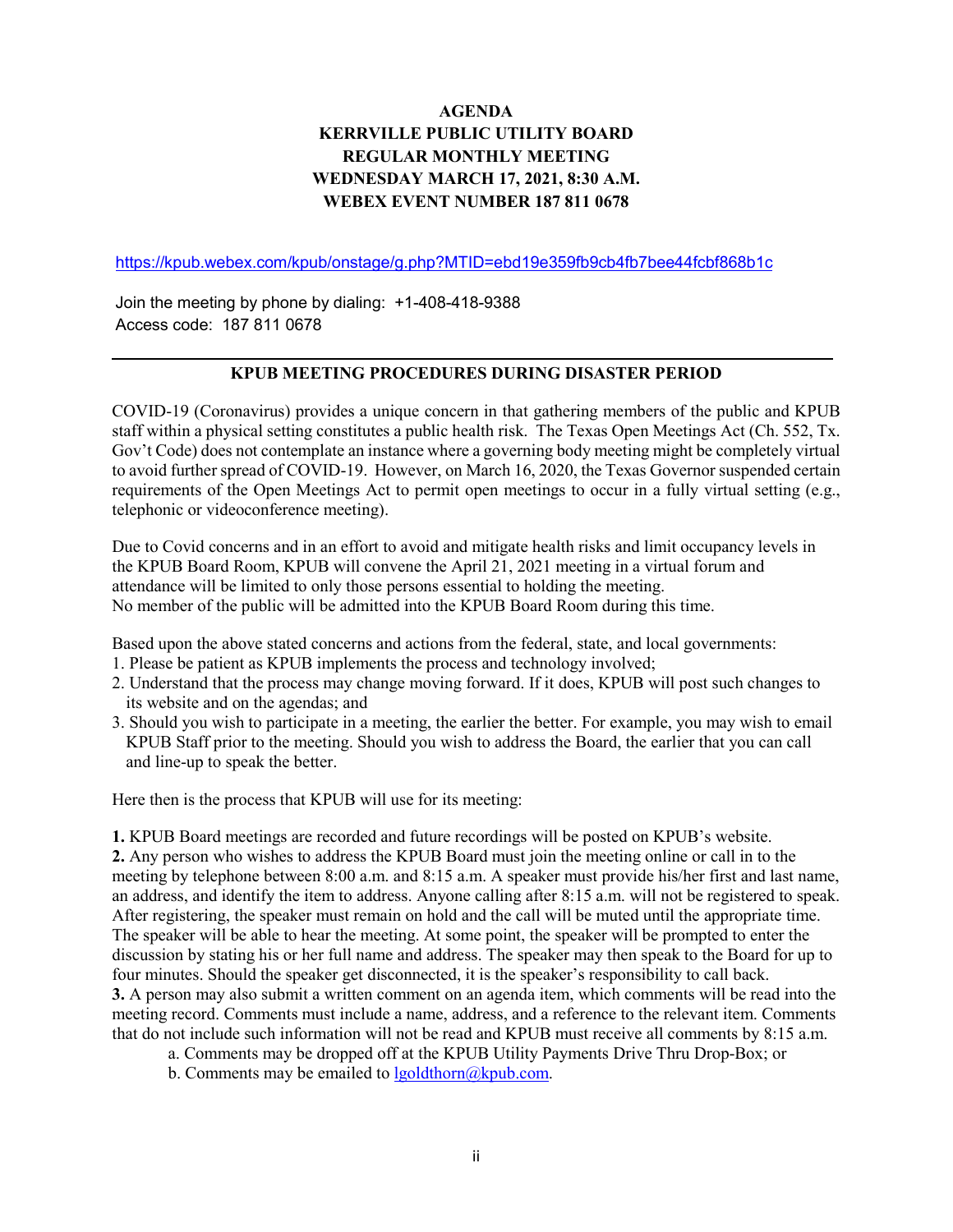# **1. CALL TO ORDER**

#### **2. PLEDGE OF ALLEGIANCE**

#### **3. APPROVAL OF MINUTES**

Discussion and consideration of the March 04, 2021, Special Called Meeting Minutes, and the March 17, 2021, Regular Monthly Board Meeting Minutes…………………………………

1

#### **4. CITIZEN/CONSUMER OPEN FORUM:**

Members of the public may address the Board. Prior to speaking, each speaker must sign in with their name, address and the topic to be addressed. The Board may not discuss or take any action on an item not on the agenda but may place the issue on a future agenda. The number of speakers will be limited to the first ten speakers and each speaker is limited to four minutes.

#### **5. ANNOUNCEMENTS OF COMMUNITY INTEREST:**

Announcements of community interest, including expressions of thanks, congratulations, or condolences; information regarding holiday schedules; honorary recognition of KPUB officials, employees; reminders about upcoming events sponsored by KPUB. No action taken.

*\*Please note: The May Regular Monthly Board Meeting is tentatively scheduled for Wednesday, May 19, 2021 at 8:30 a.m.*

#### **6. MOTION TO VOTE AND RECESS THE PUBLIC MEETING AND RECONVENE IN AN EXECUTIVE CLOSED SESSION:**

# **I. EXECUTIVE CLOSED SESSION – CONSULTATION WITH ATTORNEY:**

In accordance with Texas Statutes Subchapter D, Chapter 551, Government Code Section §551.071, the Kerrville Public Utility Board will recess for the purpose of "Consultation With Attorney" regarding the following matter:

A. Consultation with Attorney Regarding Pending or Contemplated Litigation – Mike Wittler, CEO

### **II. EXECUTIVE CLOSED SESSION – COMPETITIVE MATTERS:**

In accordance with Texas Statutes Subchapter D, chapter 551, Government Code Section §551.086, the Kerrville Public Utility Board will recess to discuss and take any necessary action on the following "Competitive Matters":

- A. Bidding and pricing information for purchased power, general and fuel, and Electric Reliability Council of Texas bids, prices, offers, and related services and strategies; Risk management information, contracts, and strategies, including fuel hedging and storage;
	- (1) Discussion on Hedging Activities, ERCOT Invoicing and Purchased Power Contracts – Mike Wittler, CEO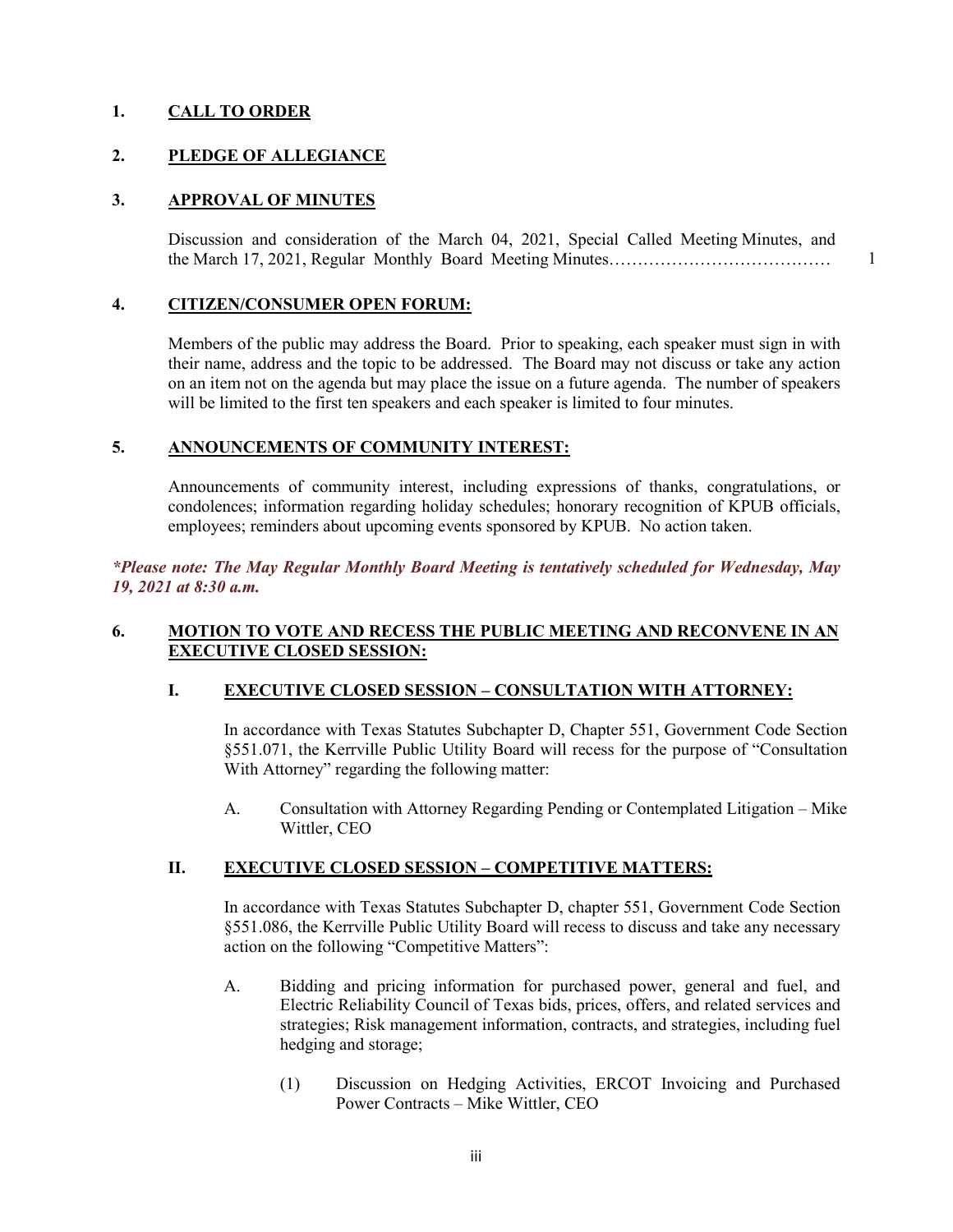#### **III. EXECUTIVE CLOSED SESSION – PERSONNEL MATTERS:**

In accordance with Texas Statutes Subchapter D, chapter 551, Government Code Section §551.074, the Kerrville Public Utility Board will recess for the purpose of "Personnel Matters" regarding the following matters:

## A. Personnel Matters

Deliberation as to Appointment of Officers to the Board of Trustees and Assignment to Board Committees

# **7. CONSIDERATION AND ACTION AS A RESULT OF EXECUTIVE CLOSED SESSIONS:**

# **8. CONSIDERATION AND ACTION ON RESOLUTION NO. 21-08 – JILL SADBERRY, CFO:**

Discussion and consideration of a Resolution approving payments to various providers of services or supplies ………………………………………………………………………………………….. 8

# **9. CONSIDERATION AND ACTION ON RESOLUTION NO. 21-09 – JILL SADBERRY, CFO:**

Discussion and consideration of a Resolution authorizing and approving signatures for the Kerrville Public Utility Board of Trustees and Management for purposes of bank accounts, investments and financial transactions ……………………………………………………..........................................

11

## **10. CONSIDERATION AND ACTION ON RESOLUTION NO. 21-10 – JILL SADBERRY, CFO**

Discussion and consideration of a Resolution approving and changing authorized representatives for Local Government Investment Cooperative …………………………………………………….. 12

# **11. CONSIDERATION AND ACTION ON RESOLUTION NO. 21-11 – JILL SADBERRY, CFO:**

|     | Discussion and consideration of a Resolution approving and amending authorized representatives | 14 |
|-----|------------------------------------------------------------------------------------------------|----|
| 12. |                                                                                                |    |
|     | CONCIDED UTION AND A CTION ON CELECTION OF INDEDENDENT AUDITOR                                 |    |

#### **13. CONSIDERATION AND ACTION ON SELECTION OF INDEPENDENT AUDITORS FOR FISCAL YEARS 2021, 2022, AND 2023 – JILL SADBERRY, CFO:** ……………………. 38

#### **14. APPROVAL AND REPORTING OF PURCHASES AND SALES:** ..………………………. 39

| А. | Quote #QTE0074645 - Meters (Damon Richardson, Purchasing Agent) |  |  |  |  |  |
|----|-----------------------------------------------------------------|--|--|--|--|--|
|----|-----------------------------------------------------------------|--|--|--|--|--|

B. Quote #2844 and 2873 – RB 50 Phase 3 Material (Damon Richardson, Purchasing Agent)